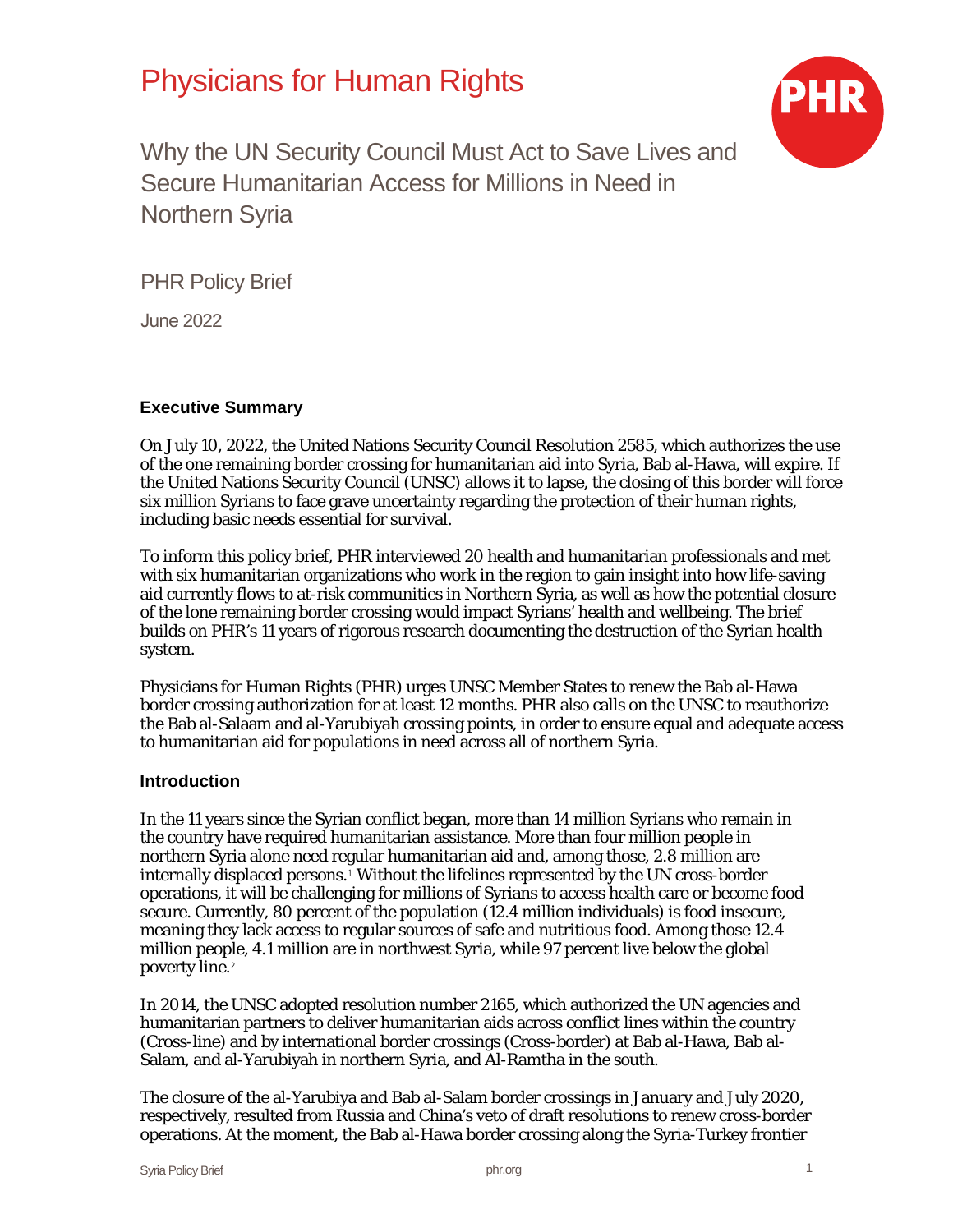remains the only entry point for UN humanitarian aid to directly reach populations in northern Syria, which make up nearly a quarter of the Syrian population. Without the reauthorization of this crossing, Syrians in the northern part of the country will struggle to access humanitarian aid, exacerbating an already dire situation. Also, health organizations will lose access to essential medical supplies that are only available from the World Health Organization (WHO), including COVID-19 vaccines and other essential medications and medical equipment.

Physicians for Human Rights (PHR) urges UNSC member states to renew the Bab al-Hawa border crossing authorization for at least 12 months to offer certainty to NGOs and other humanitarian organizations to plan their programs in Syria. Failure to do so would have a devastating impact on a fragmented health system and will make it more challenging for Syrians to access health services in northern Syria. PHR also calls on member states to reauthorize the Bab al-Salaam and al-Yarubiyah crossing points in order to ensure equal and adequate access to humanitarian aid for populations in need across northern Syria. The closure of both these crossing points in 2020 has made major contributions to the near collapse of the public health care system in the northeast of Syria.

## **A Lifeline for North Syria**

#### *"The crossing point [in Bab al-Hawa] for millions of Syrians in the north is like the umbilical cord for a baby. It is vital for their survival."*

#### *— A physician and the mission director of a Syrian Medical NGO*

Currently, northern Syria relies exclusively on the Bab al-Hawa border crossing to get all UN humanitarian aid and medical supplies to civilians. This crossing point is the key corridor through which the WHO can deliver COVID-19 vaccines and other essential supplies to millions in the northwest. Furthermore, Bab al-Hawa has been used by international and local NGOs to support the health system in northwest Syria with trauma care kits, surgical equipment, and medications.

According to the United Nations Office for the Coordination of Humanitarian Affairs (UNOCHA), 53.8 million beneficiaries have received health aid through the UN cross-border operations under the UNSC resolutions since the authorization of the operations in 2014. Of those, 46.5 million were reached from Turkey through Bab al-Hawa and Bab al-Salaam, the latter of which was shuttered in 2020.<sup>[3](#page-4-2)</sup> The cross-border operations allowed children to receive their routine vaccines and facilitated the implementation of multiple rounds of polio campaigns. Following the declaration of COVID-19 as a global pandemic in 2020, the UN agencies have reached 18.5 million beneficiaries with medical supplies.<sup>[4](#page-4-3)</sup> If the UN Security Council votes to abruptly end the crossborder aid in northern Syria, an already catastrophic situation will be further exacerbated. Without these border crossings, there is no other well-equipped means to provide critical aid supplies at scale.

#### **Weaponizing Health care**

*"If [the Syrian government] controls [the humanitarian aids], it will be a disaster. How should we expect the government that killed and displaced millions of people and used chemical weapons against civilians to distribute life-saving supplies?"*

— *A physician from Afrin, North Syria* 

Resolution 2585, through which the UN Security Council extended by six months its previous authorization of the Bab al-Hawa crossing point, requested a special focus on different aid delivery modalities including crossline operations. Yet, according to UNOCHA, only five convoys have been deployed to northwest Syria since the Security Council's most recent vote on this issue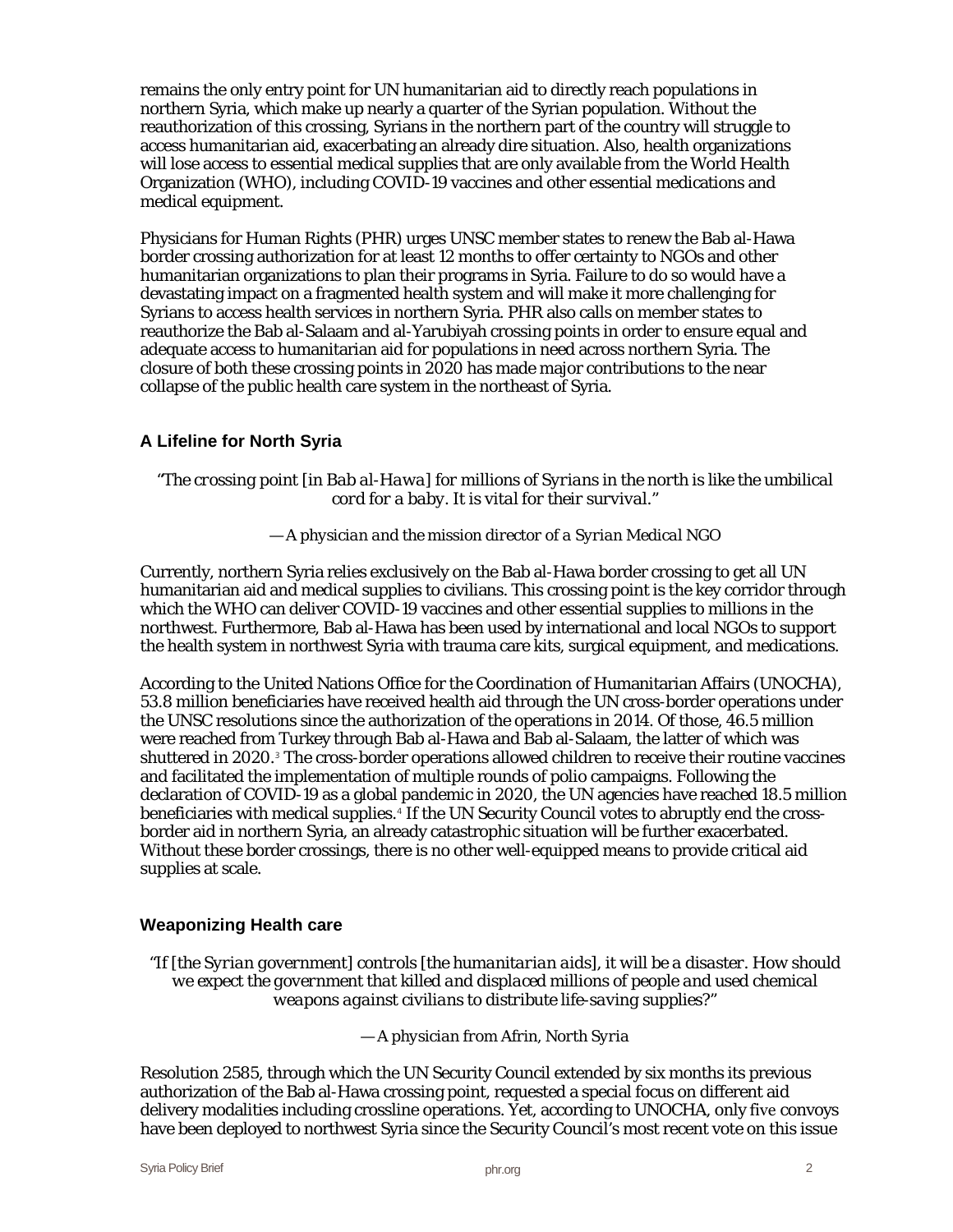in July 2021. These supplies were only sufficient for fewer than 200 thousand residents out of 2.9 million living in Idlib alone.<sup>5[, 7, 8](#page-4-4)</sup>

Health care providers in northwest Syria interviewed by PHR researchers voiced skepticism about claims that cross-line operations could or should substitute for the cross-border operations. An interviewee who previously volunteered with the Syrian Arab Red Crescent reported that the Syrian government has been selective in terms of the supplies that are allowed to enter the nongovernmental-controlled areas. The interviewee noted, for instance, that surgical kits were not allowed to be delivered to the region. Also, a primary health care provider described that the Syrian government manipulated reports about vaccination rates in non-governmental controlled areas and deprived children of the right to access routine vaccines.

These views underscore a larger reality: for more than a decade, the Syrian government has systematically targeted health care workers, while using the health care system to brutalize and oppress the civilian population. Since March 2011, the Syrian government with the support of the Russian allies [carried out](https://syriamap.phr.org/#/en) at least 542 attacks on health care facilities, [killed](https://phr.org/our-work/resources/medical-personnel-are-targeted-in-syria/) more than 850 health care providers, and [arrested](https://phr.org/our-work/resources/the-survivors-the-dead-and-the-disappeared/) thousands of medical professionals. The Syrian government has routinely [obstructed](https://phr.org/our-work/resources/obstruction-and-denial-health-system-disparities-and-covid-19-in-daraa-syria/) and denied access to health care to people living in areas of Syria it considers to be disloyal, even after retaking these areas, such as Daraa in southern Syria. As these statistics illustrate, allowing the Syrian government full control over the flow of humanitarian aid will have a devastating impact on the lives of millions of Syrians.

#### **Lessons Learned from the Northeast**

*"Cross-line operations were covering 1% of the need and UN agencies in Damascus have been trying to increase the coverage by 35%. So, now 1.35% of the need will be covered."*

— *The head of a medical mission NGO in northeast Syria*

In January 2020, the al-Yarubiyah crossing point was closed under UNSC Resolution 2504. Since then, the health system in northeast Syria has been struggling to meet the needs of affected populations, most recently evident in the unavailability of COVID-19 essential supplies. Furthermore, relying on cross-line operations in the northeast has proven to be an inefficient alternative, as numerous local actors and medical professionals have [reported](https://phr.org/our-work/resources/syria-health-disparities/) to PHR and to the international news media. The WHO office in Damascus responded late to the COVID-19 pandemic in the northeast, which left the region with only one laboratory for PCR testing in the first six months of the pandemic.

Furthermore, prior to the closure of the al-Yarubiyah crossing, humanitarian organizations could receive humanitarian funds from the Turkey Hub and implement health projects in the northeast through the border crossing. Currently, organizations can only receive funds directly from the Damascus Hub, which currently blocks most of the organizations from receiving such funds since they are required to be registered in Damascus to meet the eligibility criteria. Today, most organizations are not able to register in Damascus while maintaining their operations in northern Syria. Also, registering in Damascus requires that an NGO go through the Syria Trust for Development, which is founded by the First Lady Asma al-Assad, who remains under US sanctions as a result of the Caesar Syria Civilian Protection Act. Further, working in governmental-controlled areas requires working with the Syrian Red Crescent (SARC). PHR's [report](https://phr.org/our-work/resources/obstruction-and-denial-health-system-disparities-and-covid-19-in-daraa-syria/) on access to health in Daraa, southern Syria, shows that SARC has directed aid to areas within Daraa more firmly under the government control, withholding aid from areas that remained "opposition-minded."

Medical supplies delivered by the Syrian government to the northeast have been grossly insufficient for the needs of the population, and they have not been distributed equally. In interviews with PHR, health care providers reported receiving medical supplies every five or six months that can barely cover their needs for a few days. In April 2022, the UN Secretary General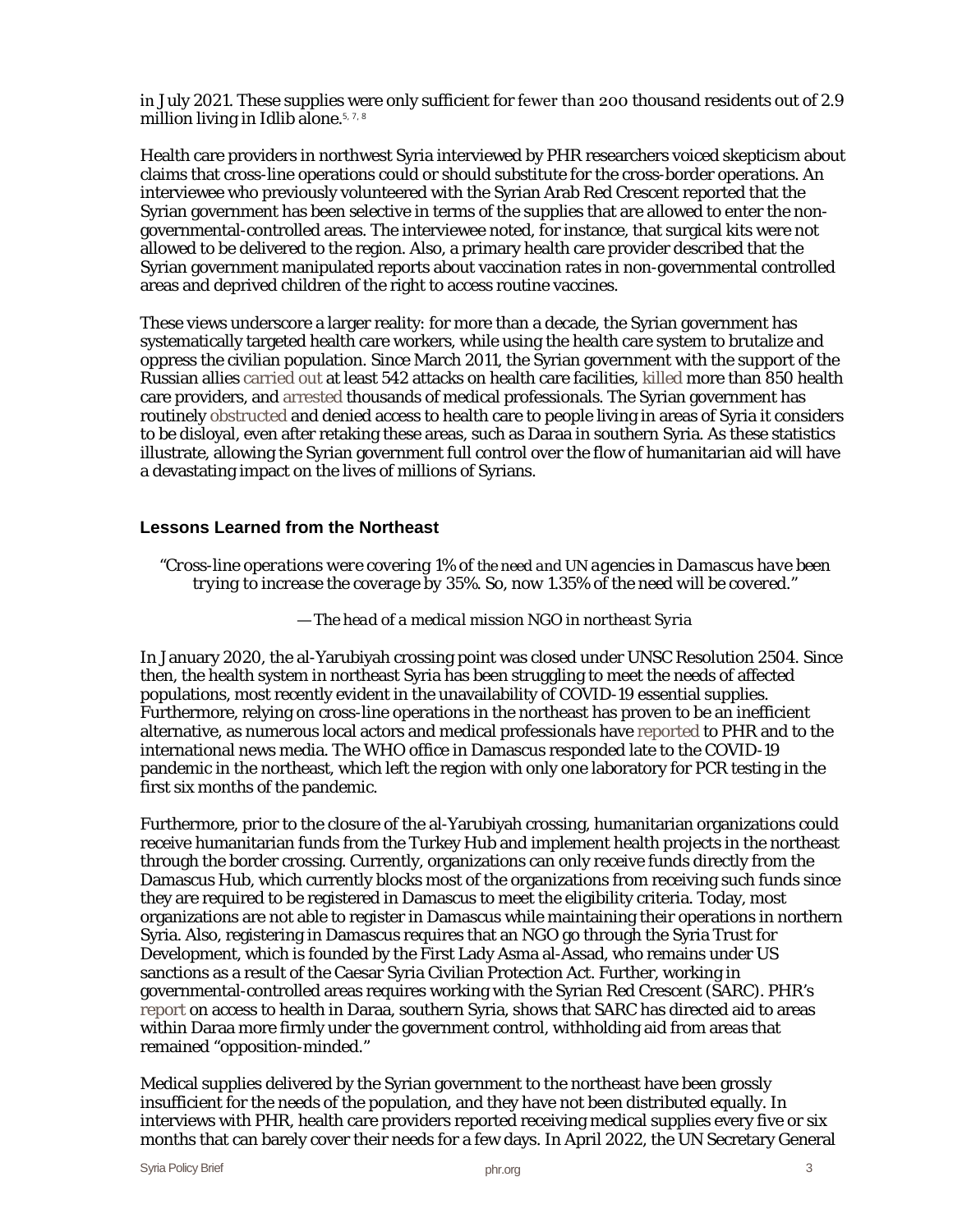estimated that cross-line operations provided around 850 thousand treatment courses for health facilities in the northeast. But these operations cannot fully replace the critical supplies that were delivered by the cross-border operations; NGOs supporting more than 100 health facilities in the region are still facing delays in securing essential medications, laboratory supplies, and treatment kits for communicable and non-communicable diseases due to barriers to access.

Obtaining necessary permissions from the Syrian government is also one of the challenges that delays the delivery of humanitarian aid to the region. According to the UNSC's review of the UN's humanitarian operations, the WHO delivered only two shipments by means of road convoys, both weighing 50,981 kg. Of those shipments, 67% were allocated for Qamishli National Hospital, which is run by the Syrian government, and the remaining 33% were distributed to 52 hospitals and medical centers.<sup>[6](#page-4-5)</sup> In short, the current situation in northeastern Syria illustrates the devastating, inequitable impact that the closure of operations at the Bab al-Hawa crossing point would have in the northwest.

### **Corruption and Retaliation**

*"When requesting supplies from Turkey, these supplies enter Syria from the northwest and then are transported to the northeast, where different controlling parties impose high fees and taxes, and sometimes abduct part of the convoy. So, we end up receiving a portion of these supplies but at a very high cost."* 

*- A physician working in northeast Syria*

The health system in northeast Syria relies heavily on importing medical supplies and medications from government-controlled areas and on receiving supplies from Turkey through the Bab al-Hawa crossing point, but both modalities are inefficient due to security reasons and logistical challenges. Health care providers in the northeast reported the impact of corruption at checkpoints between the government-controlled and the non-government-controlled territories, which has nearly tripled the cost of medical supplies compared to the prices in other governmental-controlled areas. This increase is due to the high fees and bribes that need to be paid, which can range from 10,000 to 15,000 US dollars per shipment, according to a director of a health care facility and a health care provider, who were [interviewed](https://phr.org/our-work/resources/syria-health-disparities/) by PHR researchers.

Regarding supplies arriving from the northwest, local NGOs and health care providers reported that shipments from the northwest are usually subjected to lengthy vetting procedures and/or theft while being transported through different areas of control. This is due to the political tension between the Syrian Democratic Forces and the opposition forces in the northwest and the Turkish-controlled territories. The Syrian government has used aid as a leverage to gain military wins in Aleppo, Homs, and Eastern Ghouta. The northwestern region, which remains the last standing opposition-controlled area in Syria and a vital refuge for millions of civilians who are afraid of and refuse to be in government-controlled areas, will face similar deprivation and retaliation if it is made to depend on cross-line humanitarian operations only.

According to the Humanitarian Needs Overview, the United Nations and its partners delivered humanitarian aid to 2.4 million individuals monthly, which falls short of meeting the needs of 3.4 million people in the northwest. Multiple modalities were used to scale up aid delivery, such as increasing the humanitarian aid flow through the cross-border and delivering through the crossline operations. Still, even with this increase, the full needs of the population could not be met. Without a comprehensive strategy to implement a fair and equitable cross-line aid delivery that is adequate in size and scope, the cross-line cannot serve as an alternative to cross-border operations.